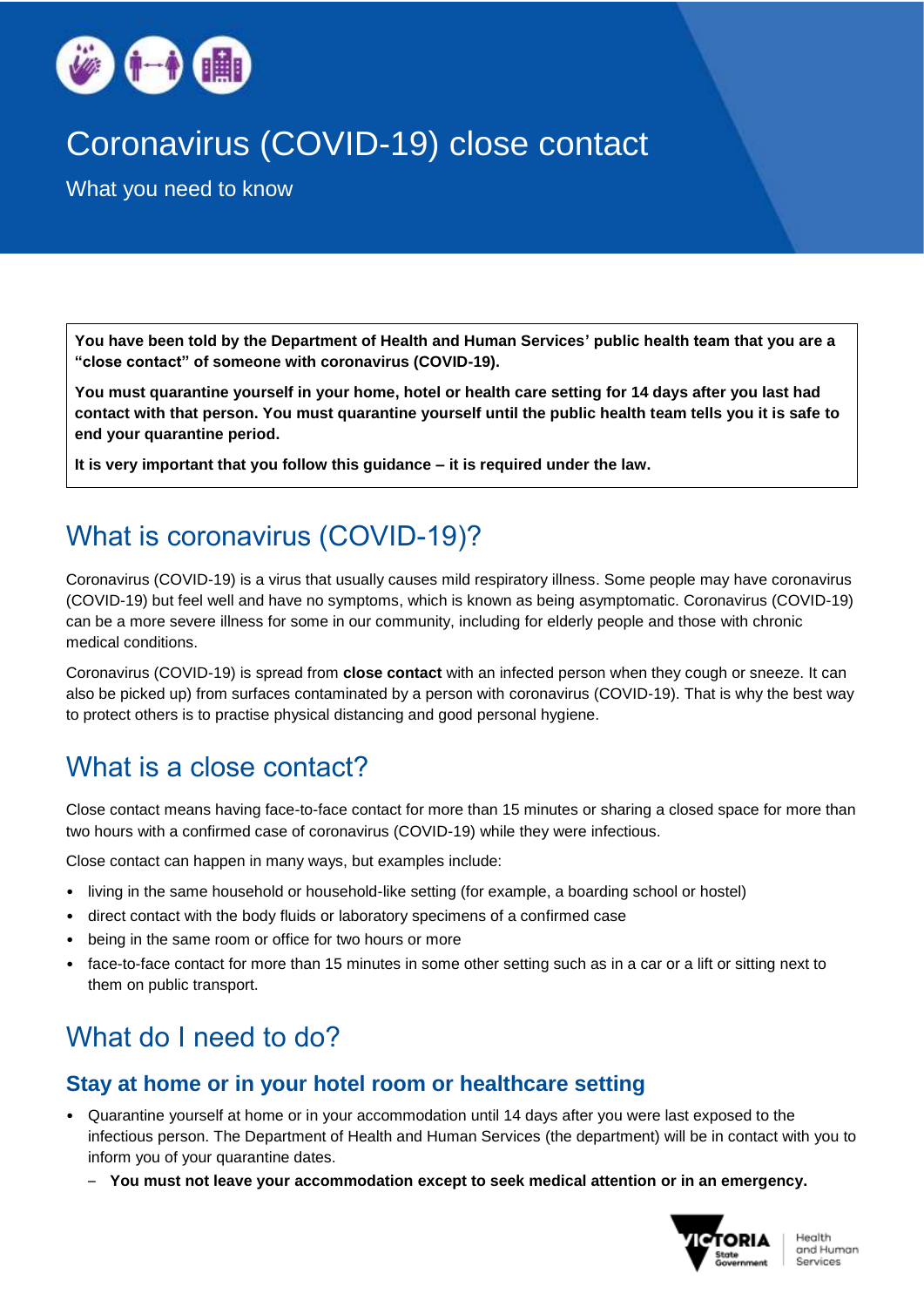- You should stay in a different room to other people as much as possible. Sleep in a separate bedroom and use a separate bathroom if available.
- Do not use public transport or taxi services.
- Where possible, get others such as friends or family, who are not required to be quarantined, to get food or other necessities for you.
- If you have difficulties getting food or necessities, call the coronavirus hotline on 1800 675 398 for support.
- If you need a translator, call 131 450, then request the hotline on 1800 675 398. More information is available on our website: [https://www.dhhs.vic.gov.au/coronavirus](about:blank)
- Please keep Triple Zero (000) for emergencies only.

### **Going outside**

- If you live in a private house, then it is safe for you to go outside into your garden, balcony or courtyard.
- If you live in an apartment it is also safe for you to go outside into the communal garden or courtyard while wearing a surgical mask. You should, however, go quickly through any common areas on the way to the garden. Wear a surgical mask if you have to move through these areas and wash your hands before you leave and when you get back.
- Make sure you keep a distance of 1.5 metres between yourself and any other people you encounter in common areas.

### **Monitor your symptoms**

- Monitor your health until 14 days after you were last exposed to the infectious person (the department will tell you when that was).
- Watch for any symptoms of coronavirus (COVID-19), such as fever, chills or sweats, cough, sore throat, shortness of breath, runny nose, loss of sense of smell or loss or taste. See [https://www.dhhs.vic.gov.au/getting-tested-coronavirus-covid-19#should-i-get-tested](about:blank#should-i-get-tested) for more information.

You will be contacted regularly by the department to check whether you have had symptoms.

## What if I develop symptoms?

#### **If you develop any of the symptoms listed above at any time during your quarantine period:**

- Call a doctor or the coronavirus (COVID-19) hotline on 1800 675 398 and inform them that you have had contact with a confirmed case of coronavirus (COVID-19) and you have symptoms.
- Put on a mask if you have one when going to and from testings.
- Continue to keep yourself away from others.
- Do not use public transport or taxi services to travel to your general practice, hospital or testing site.
- When you arrive at the general practice, hospital or other testing locations, tell them again that you are a contact of a confirmed case of coronavirus (COVID-19).

Your doctor or the staff at the hospital emergency department will ensure you are wearing a mask and take you through to a room away from others. They may take nose and throat swabs to send for testing for coronavirus (COVID-19).

#### **If you are experiencing severe symptoms, such as shortness of breath:**

- Call 000 and request an ambulance.
- Inform the ambulance officers that you have been in close contact with a confirmed case of coronavirus (COVID-19).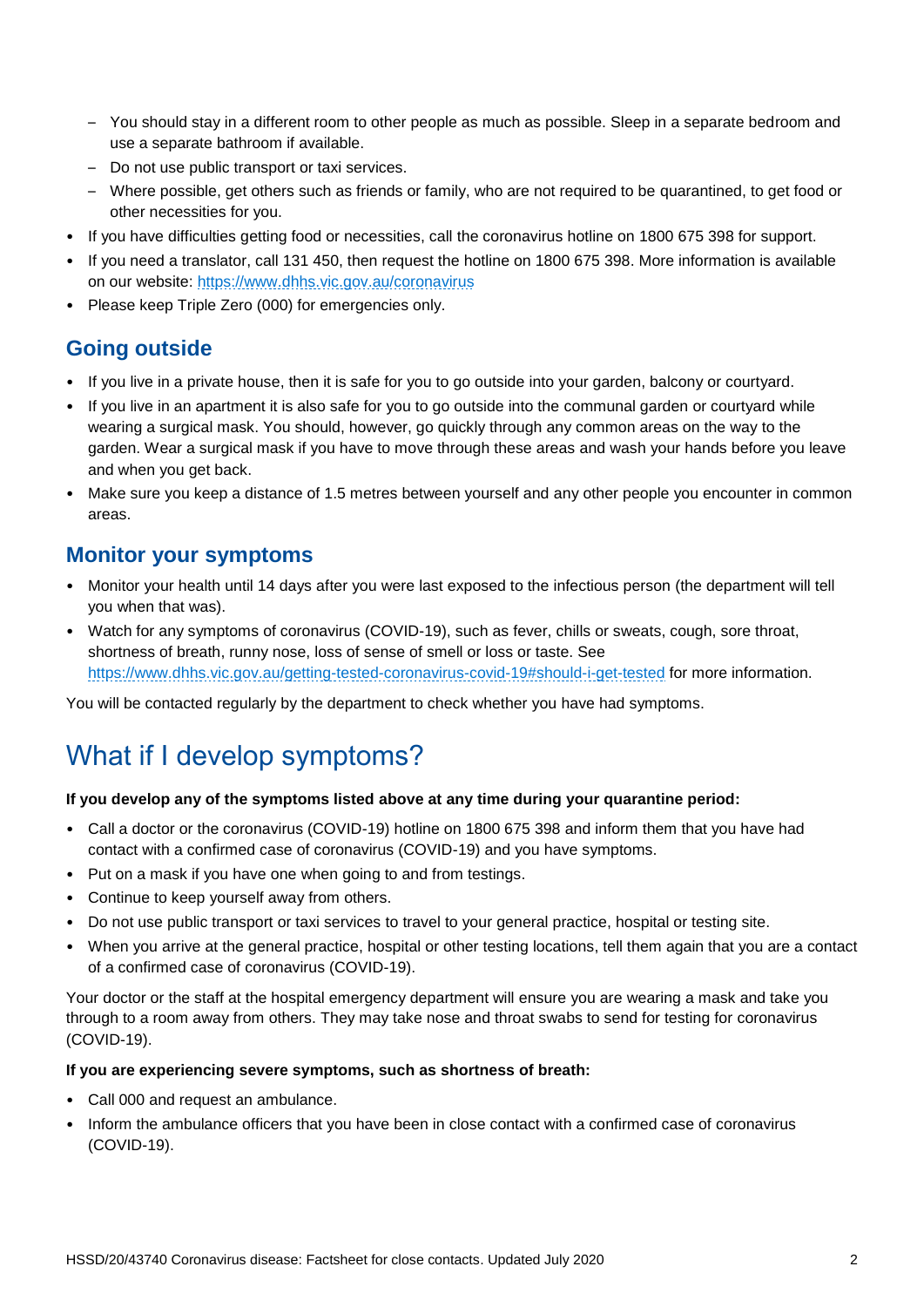## How can I play a part in helping to slow the spread of coronavirus (COVID-19)?

Practising good hand and sneeze/cough hygiene is the best defence:

- Wash your hands often with soap and water, including before and after eating as well as after attending the toilet.
- Avoid all contact with others.
- Cough or sneeze into a tissue or your elbow.
- Try not to touch your eyes, nose or mouth.
- You must stay at home, and if you develop any symptoms, not matter how mild, you should get tested.

### Should I wear a face mask?

Face masks are not recommended if you do not have symptoms. A face mask will not protect you against becoming infected.

If you are ill, you should put on a mask if you have one to prevent spreading the infection to others. You will be given a mask to wear by your doctor.

## Looking after your wellbeing during quarantine

For some people, being confined to home for an extended period can cause stress and conflict. Tips for looking after yourself include:

- Talk to other members of your family or friends about being in quarantine. Sharing your experience can help reduce anxiety.
- Reassure young children who may have questions about coronavirus (COVID-19) or quarantine using ageappropriate language. The Department of Education and Training have good resources to help talk to children about this. [https://education.vic.gov.au/parents/Pages/talkingtoyourchildaboutcoronavirus.aspx](about:blank)
- Think about how you have coped with difficult situations in the past and reassure yourself that you will cope with this situation too. Remember that self-quarantine won't last for long.
- Exercise regularly. Options could include exercise DVDs, dancing, floor exercises, yoga, walking around the backyard or using home exercise equipment, such as a stationary bicycle, if you have one. Exercise is a proven treatment for stress.
- Keep in touch with family members and friends via telephone, email or social media.
- Keep up a normal daily routine as much as possible.
- Arrange with your employer to work from home, if possible. If you can work from home, you must work from home.
- Ask your child's school to supply assignments, work sheets and homework by post or email, or if the student can join the class using online options.
- Try not to rely too heavily on the television and technology. Instead, try treating self-quarantine as an opportunity to do some of those things you never usually have time for, such as board games, craft, drawing and reading.
- If you are struggling to cope you can call Lifeline on 13 11 14 or Beyond Blue on 1300 22 4636.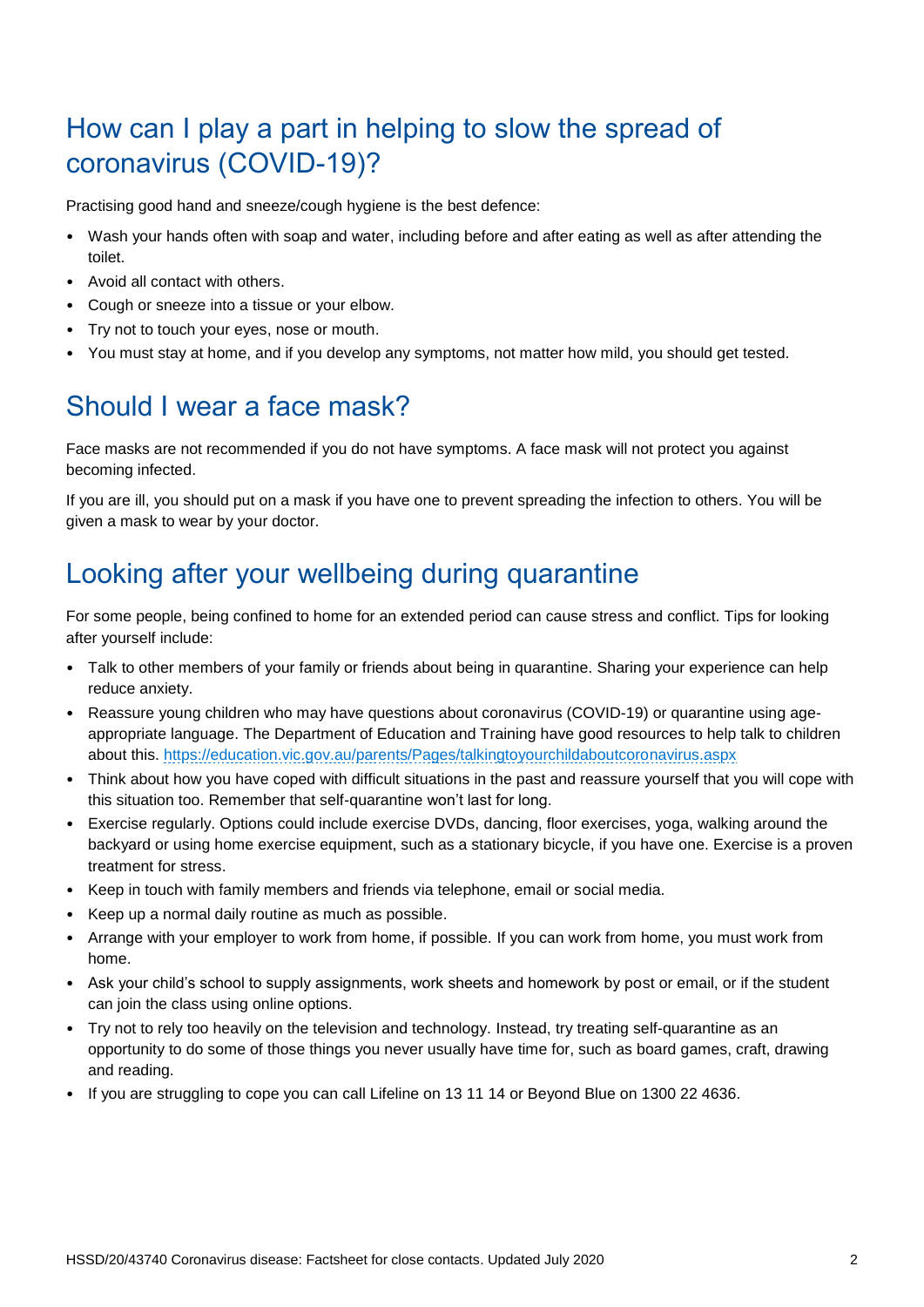### What does this mean for my family, friends and co-workers?

If you are in quarantine because you have been in close contact with someone who is a confirmed case of coronavirus (COVID-19), your family members and other people you have been in contact with **do not need to be quarantined**.

However, you should minimise contact with other people, including your family. Wherever possible, remain in a separate room in the house. If you do have to be in the same room, wear a mask and maintain 1.5 metres distance between yourself and others. Wash your hands regularly and clean surfaces you have touched with a common household disinfectant.

### Do I need to inform people I have been in contact with?

If you are a close contact of someone with coronavirus (COVID-19) and have not experienced any symptoms, you do not need to inform other people you have had contact with a case.

However, if you do develop symptoms while you are in quarantine, and test positive for coronavirus (COVID-19), your close contacts will need to be informed. In this situation a Public Health Officer from the Department of Health and Human Services will contact you to determine who your close contacts are. The Public Health Officer will then contact those people and explain what they need to do.

The Public Health Officer will determine if they need to be contacted or not.

For example, co-workers may not be *close* contacts – it depends how closely you have worked together and for how long. The Public Health Officer will determine if they need to be contacted or not.

For more [information on close contacts,](about:blank#how-do-you-define-close-contact) visit [https://www.dhhs.vic.gov.au/victorian-public-coronavirus-disease](about:blank#how-do-you-define-close-contact)[covid-19#how-do-you-define-close-contact](about:blank#how-do-you-define-close-contact)

### What happens at the end of my quarantine period?

Towards the end of your quarantine period you will be advised to have a **virus clearance test**. This is a swab from the back of your throat and nose.

You will be informed whether you will be able to leave quarantine once your test results are available.

You will need to remain in quarantine for 14 days after the last time you had close contact with the infected person even if you receive a negative test result before the 14-day period ends.

**If you develop symptoms at any time while in quarantine**, you will need to be tested for the virus. Please refer to the section "What if I develop symptoms" above.

### Where can I find out more information?

Call the Department of Health and Human Services on to discuss any questions you have. If you need a translator first call 131 450, then request the to be put through to the department on 1300 651 160.

For Victorian updates to the current incident, go to: [https://www.dhhs.vic.gov.au/novelcoronavirus](about:blank)

For national updates: [https://www.health.gov.au/news/latest-information-about-novel-coronavirus](about:blank)

For international updates: [https://www.who.int/westernpacific/emergencies/novel-coronavirus](about:blank)